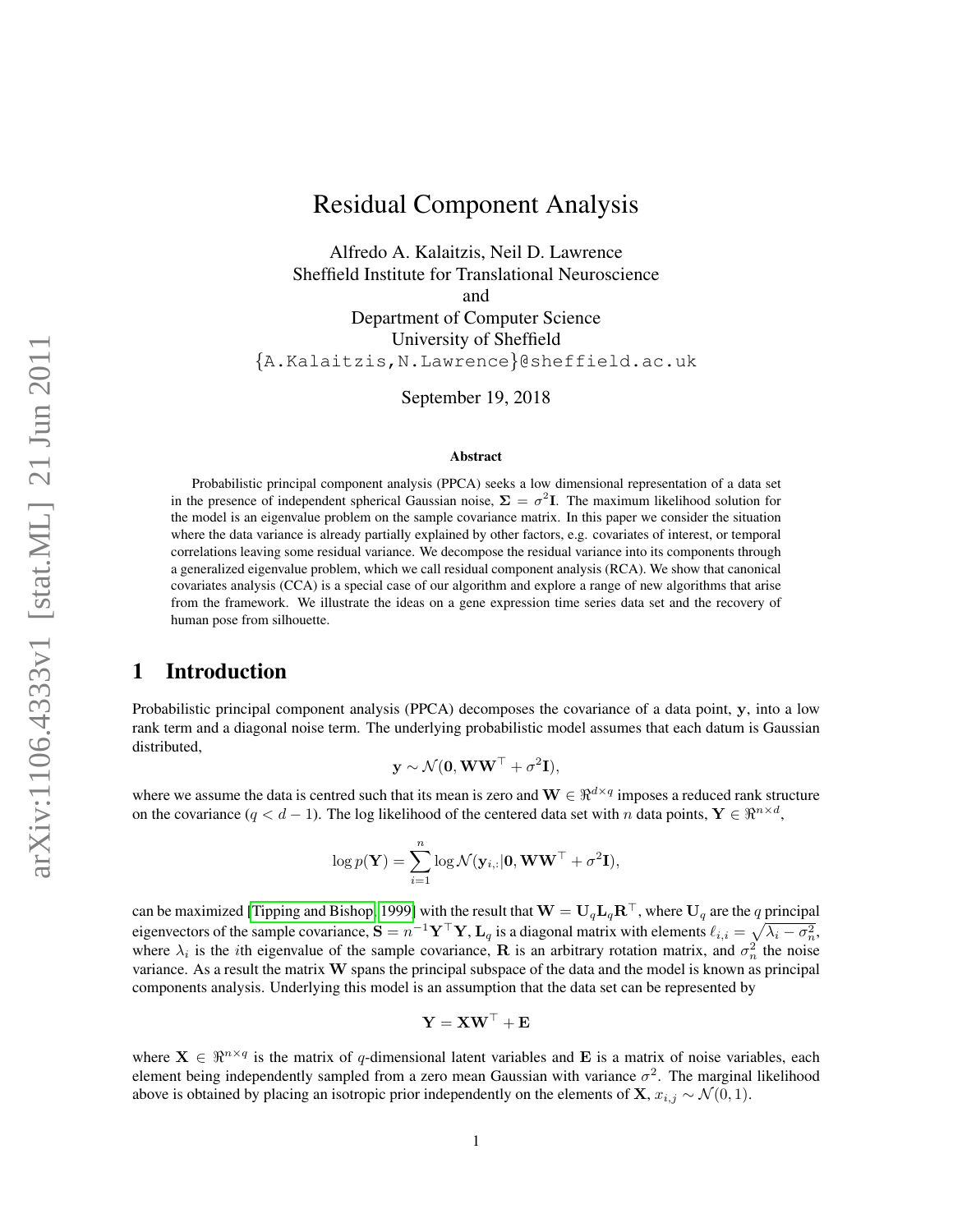Lawrence [\[Lawrence, 2005\]](#page-8-1) showed that the PCA solution is also obtained for log likelihoods of the form

$$
\log p(\mathbf{Y}) = \sum_{j=1}^d \log \mathcal{N}(\mathbf{y}_{:,j}|\mathbf{0}, \mathbf{X}\mathbf{X}^\top + \sigma^2 \mathbf{I})
$$

which is recovered when we marginalize W with an isotropic prior instead of  $X$ . This is a dual<sup>[1](#page-1-0)</sup> form of probabilistic PCA which could also be called probabilistic principal coordinate analysis as the maximum likelihood solution solves for the latent coordinates,  $X = U_q' L R^T$ , instead of the principal subspace. Here  $U_q'$  are the first q principal eigenvectors of the inner product matrix  $YY^{\top}$  with L defined as before. Note in this case that the Gaussian density is independent across *data features* rather than *data points*. So the correlation is expressed between data points. The underlying model is in fact an product of independent Gaussian processes [\[Rasmussen](#page-8-2) [and Williams, 2006\]](#page-8-2) with linear covariance functions.

Both of these scenarios involve maximizing log likelihoods of a similar structure, namely the covariance of the Gaussians is given by a low rank term plus a spherical term,  $XX^{\top} + \sigma^2 I$  (dual scenario). In this paper we consider an alternative form where the covariance is given by  $\mathbf{X} \mathbf{X}^{\top} + \mathbf{\Sigma}$ , where  $\mathbf{\Sigma}$  is *a general positive definite matrix*. Our motivation is that our data has already been partly explained by the covariance matrix Σ and we wish to study the components of the residuals. Our ideas can be applied in both the primal and dual representations: the form to be used depends on what information we wish to include in  $\Sigma$ .

As a motivating example consider a linear additive model (Figure [1\(a\)\)](#page-4-0),

<span id="page-1-4"></span>
$$
\mathbf{Y} = \mathbf{X}\mathbf{W}^{\top} + \mathbf{Z}\mathbf{V}^{\top} + \mathbf{E},\tag{1}
$$

where  $Z$  is a matrix of known covariates that are assumed to have some predictive power for  $Y$  and  $X$  is a matrix of unknown confounders (as in standard PPCA). Also consider that Y could be a set of  $n$  patients' gene expression measurements ( $d$  genes),  $\bf{Z}$  could be the genotype of each patient and  $\bf{X}$  could be unobserved environmental confounders (see [\[Author\]](#page-8-3)). We can marginalize out V with a Gaussian prior,  $v_{i,j} \sim \mathcal{N}(0, \alpha)$  as well as W with a prior  $w_{i,j} \sim \mathcal{N}(0, 1)^2$  $w_{i,j} \sim \mathcal{N}(0, 1)^2$  and recover

$$
\log p(\mathbf{Y}) = \sum_{j=1}^{d} \log \mathcal{N}(\mathbf{y}_{:,j}|\mathbf{0}, \mathbf{X}\mathbf{X}^{\top} + \mathbf{\Sigma}),
$$

where for this example  $\Sigma = \alpha Z Z^{\top} + \sigma^2 I$ .

Given  $\Sigma$ , can we solve for X? As we will show, the solution for X is given by a generalized eigenvalue problem. By using different forms for  $\Sigma$  we can formulate different models. For example, for a particular choice of  $\Sigma$  we recover canonical correlates analysis (CCA, see Section [2.1\)](#page-3-0). In the next section we show how the low rank term can be optimized for general  $\Sigma$ . The only constraints that we place on  $\Sigma$  are that it should be positive definite and invertible.

# 2 Optimizing the Likelihood

The log likelihood for the RCA model is given by

<span id="page-1-2"></span>
$$
L(\mathbf{X}, \Sigma) = -\frac{d}{2} \ln |\mathbf{K}| - \frac{1}{2} \text{tr}(\mathbf{Y} \mathbf{Y}^{\top} \mathbf{K}^{-1}) - \frac{nd}{2} \ln(2\pi),
$$
 (2)

where we have defined  $K \equiv XX^{\top} + \Sigma$ . We now take the eigendecomposition of  $\Sigma$ ,

<span id="page-1-3"></span>
$$
\Sigma = \mathbf{U}\Lambda\mathbf{U}^{\top},\tag{3}
$$

<span id="page-1-0"></span><sup>&</sup>lt;sup>1</sup>As opposed to the typical primal form. Refers to the duality between the data-space (row-space) and the coordinate-space (columnspace) of a design matrix, with data-samples as its rows.

<span id="page-1-1"></span><sup>&</sup>lt;sup>2</sup>There is no loss of generalisation by using a standard Gaussian prior here, since the functional form of Y's distribution remains unchanged for a general Gaussian prior.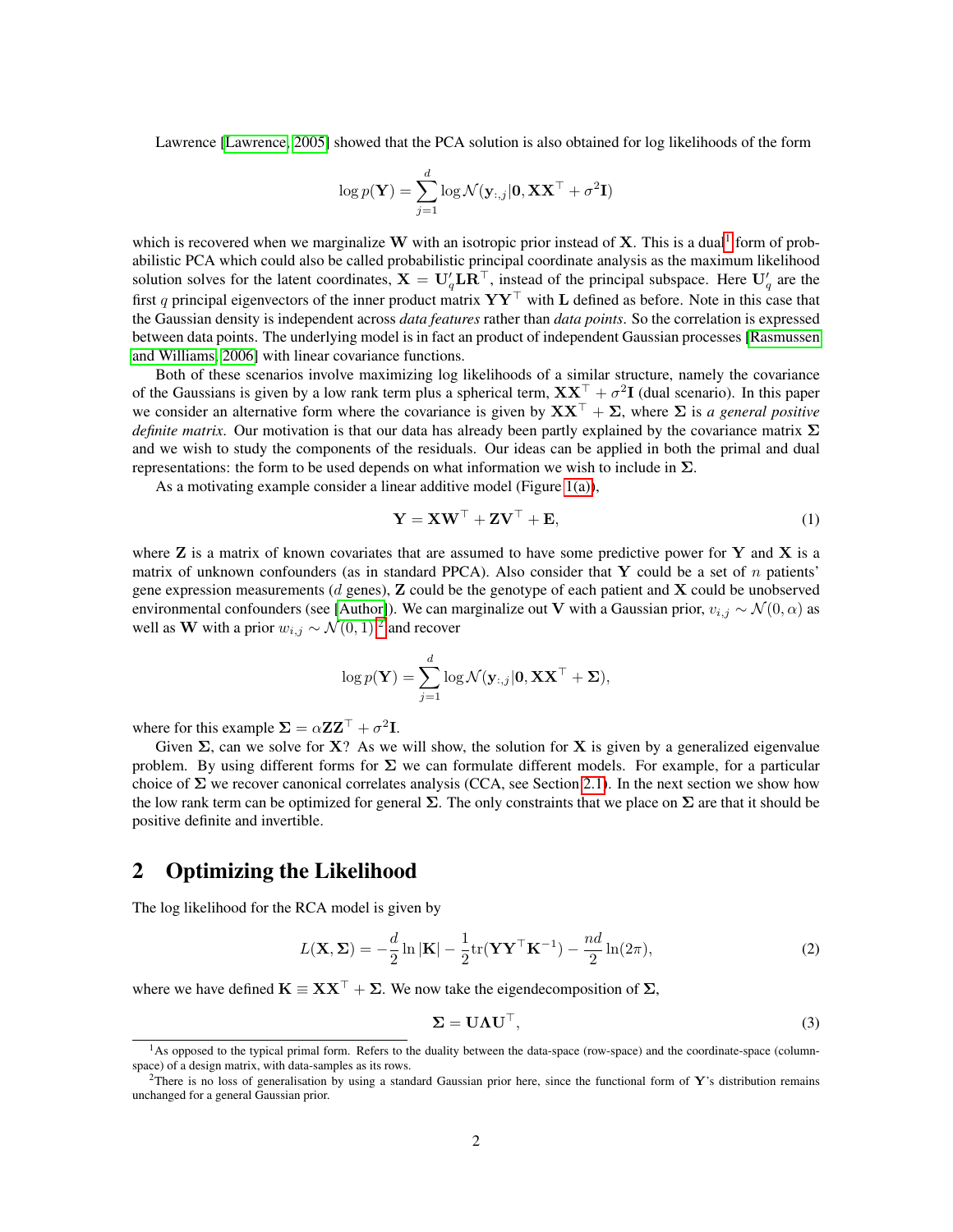where  $U^{\top}U = I$  and  $\Lambda$  is a diagonal matrix. We now project the covariance onto this eigenbasis scaling with the eigenvalues,

<span id="page-2-0"></span>
$$
\hat{\mathbf{K}} = \boldsymbol{\Lambda}^{-\frac{1}{2}} \mathbf{U}^{\top} \mathbf{K} \mathbf{U} \boldsymbol{\Lambda}^{-\frac{1}{2}} = \boldsymbol{\Lambda}^{-\frac{1}{2}} \mathbf{U}^{\top} \mathbf{X} \mathbf{X}^{\top} \mathbf{U} \boldsymbol{\Lambda}^{-\frac{1}{2}} + \mathbf{I}.
$$
 (4)

This allows us to define

<span id="page-2-3"></span>
$$
\hat{\mathbf{K}} \equiv \hat{\mathbf{X}} \hat{\mathbf{X}}^{\top} + \mathbf{I}, \quad \text{where} \quad \hat{\mathbf{X}} \equiv \mathbf{\Lambda}^{-\frac{1}{2}} \mathbf{U}^{\top} \mathbf{X}, \tag{5}
$$

and also implies the inverse

<span id="page-2-1"></span>
$$
\hat{\mathbf{K}}^{-1} = \boldsymbol{\Lambda}^{\frac{1}{2}} \mathbf{U}^{\top} \mathbf{K}^{-1} \mathbf{U} \boldsymbol{\Lambda}^{\frac{1}{2}}.
$$
\n
$$
(6)
$$

Now we note from eq. [\(4\)](#page-2-0) that

$$
\left\vert \mathbf{K}\right\vert =\left\vert \hat{\mathbf{K}}\right\vert \left\vert \mathbf{\Lambda}\right\vert ,
$$

and from eq. [\(6\)](#page-2-1) that

$$
\mathrm{tr}(\mathbf{Y}\mathbf{Y}^{\top}\mathbf{K}^{-1}) = \mathrm{tr}(\mathbf{\Lambda}^{-\frac{1}{2}}\mathbf{U}^{\top}\mathbf{Y}\mathbf{Y}^{\top}\mathbf{U}\mathbf{\Lambda}^{-\frac{1}{2}}\hat{\mathbf{K}}^{-1}),
$$

leading us to define  $\hat{Y} \equiv \Lambda^{-\frac{1}{2}} U^{\top} Y$  so that we can rewrite the entire likelihood from eq. [\(2\)](#page-1-2) as

$$
L(\mathbf{X}, \mathbf{\Lambda}, \mathbf{U}) = -\sum_{i=1}^{n} d \ln \lambda_i - \frac{d}{2} \ln |\hat{\mathbf{K}}| - \frac{1}{2} tr(\hat{\mathbf{Y}} \hat{\mathbf{Y}}^{\top} \hat{\mathbf{K}}^{-1}) - \frac{nd}{2} \ln(2\pi).
$$

We know how to maximize this new likelihood with respect to  $\hat{X}$ . Following a similar route to the maximum likelihood solution proof in [\[Tipping and Bishop, 1999\]](#page-8-0), we take the gradient of the likelihood with respect to  $\hat{\mathbf{x}}$ 

$$
\frac{\partial L}{\partial \hat{\mathbf{X}}} = \hat{\mathbf{K}}^{-1} \hat{\mathbf{Y}} \hat{\mathbf{Y}}^{\top} \hat{\mathbf{K}}^{-1} \hat{\mathbf{X}} - \hat{\mathbf{K}}^{-1} \hat{\mathbf{X}} = \mathbf{0}, \quad \text{to give the stationary point} \quad \hat{\mathbf{Y}} \hat{\mathbf{Y}}^{\top} \hat{\mathbf{K}}^{-1} \hat{\mathbf{X}} = \hat{\mathbf{X}}.
$$
 (7)

By singular value decomposition on  $\hat{\mathbf{X}}$ , we get

<span id="page-2-4"></span><span id="page-2-2"></span>
$$
\hat{\mathbf{X}} = \hat{\mathbf{V}} \mathbf{L} \mathbf{R}^{\top},\tag{8}
$$

then by substituting  $\hat{\mathbf{X}}$  in eq. [\(7\)](#page-2-2) and eq. [\(5\)](#page-2-3)

$$
\begin{aligned} \hat{\mathbf{V}}\mathbf{L}\mathbf{R}^{\top} &= \hat{\mathbf{Y}}\hat{\mathbf{Y}}^{\top}(\hat{\mathbf{V}}\mathbf{L}^2\hat{\mathbf{V}}^{\top} + \mathbf{I})^{-1}\hat{\mathbf{V}}\mathbf{L}\mathbf{R}^{\top} \\ \hat{\mathbf{V}}(\mathbf{L}^2 + \mathbf{I}) &= \hat{\mathbf{Y}}\hat{\mathbf{Y}}^{\top}\hat{\mathbf{V}}, \end{aligned}
$$

where we make use of the *Woodbury matrix indentity*. Now we see that maximisation relies on a regular eigenvalue problem of the form

$$
\hat{\mathbf{Y}}\hat{\mathbf{Y}}^{\top}\hat{\mathbf{V}} = \hat{\mathbf{V}}\mathbf{D}, \text{ where}
$$
  

$$
\mathbf{D} \equiv (\mathbf{L}^2 + \mathbf{I}).
$$
 (9)

<span id="page-2-5"></span>We now express this eigenvalue problem in terms of  $YY^{\top}$ . Substituting  $X = UA^{\frac{1}{2}}\hat{X}$  and by eq. [\(8\)](#page-2-4), we get a decomposition of **X** with the same singular values as  $\hat{\mathbf{X}}$ 

<span id="page-2-6"></span>
$$
\mathbf{X} = \mathbf{U}\Lambda^{\frac{1}{2}}\hat{\mathbf{V}}\mathbf{L}\mathbf{R}^{\top} = \mathbf{T}\mathbf{L}\mathbf{R}^{\top},\tag{10}
$$

where we have defined  $\hat{V} \equiv \Lambda^{-\frac{1}{2}} U^{\top} T$ . Substituting for  $\hat{Y}$  and  $\hat{V}$  in the eigenvalue problem from eq. [\(9\)](#page-2-5), recovers the eigenvalue problem in the original dual-space

$$
\mathbf{\Lambda}^{-\frac{1}{2}} \mathbf{U}^{\top} \mathbf{Y} \mathbf{Y}^{\top} \mathbf{U} \mathbf{\Lambda}^{-1} \mathbf{U}^{\top} \mathbf{T} = \mathbf{\Lambda}^{-\frac{1}{2}} \mathbf{U}^{\top} \mathbf{T} \mathbf{D}
$$

$$
\mathbf{Y} \mathbf{Y}^{\top} \mathbf{\Sigma}^{-1} \mathbf{T} = \mathbf{T} \mathbf{D},
$$

which follows from the inverse of eq. [\(3\)](#page-1-3).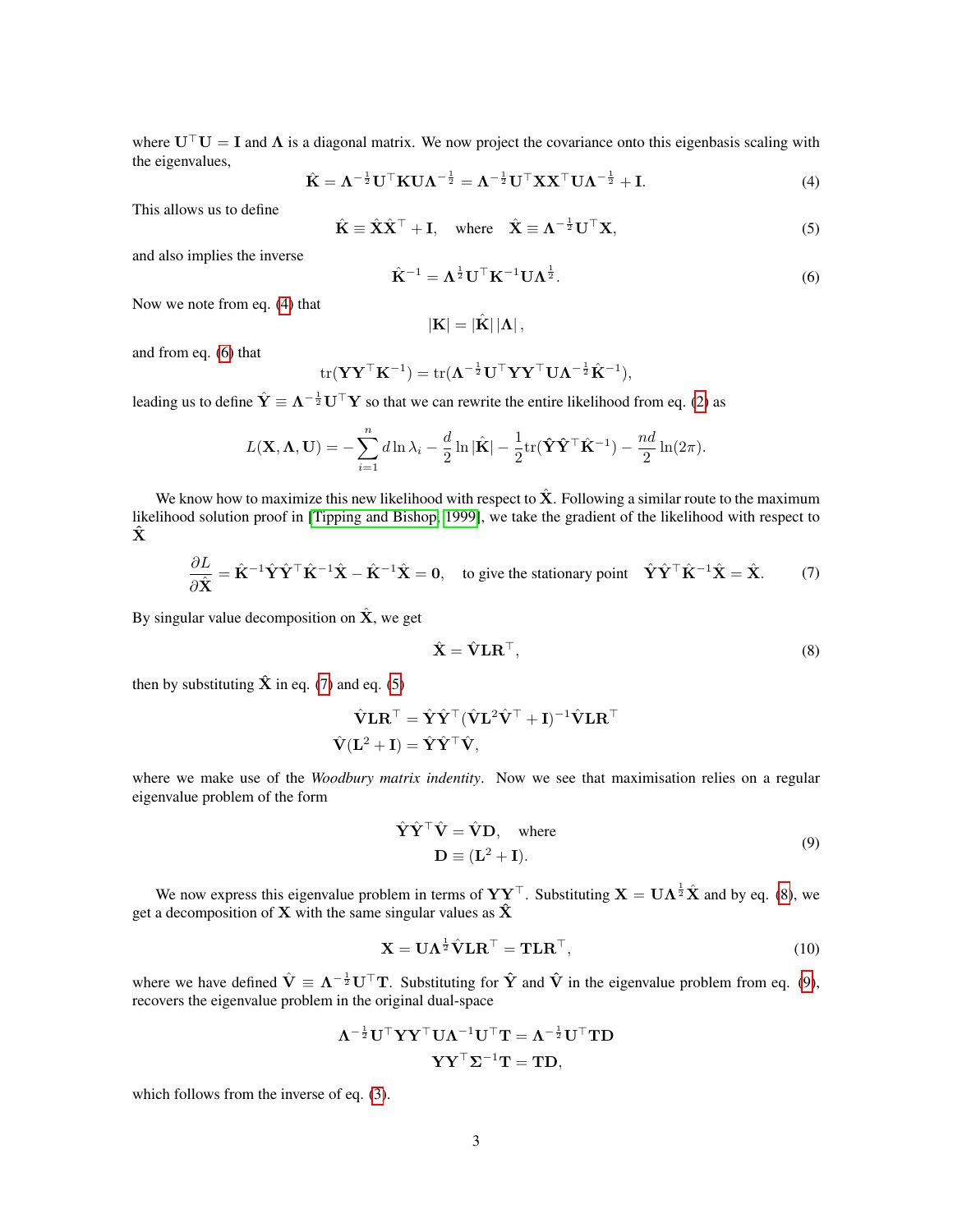So far, T is solved via a non-symmetric eigenvalue problem. Assuming that  $\Sigma$  is positive-definite (i.e. invertible), we define  $S \equiv \Sigma^{-1}T$  and get

$$
\mathbf{Y}\mathbf{Y}^\top\mathbf{S} = \boldsymbol{\Sigma}\mathbf{S}\mathbf{D}
$$

which is in the desired form of a *generalized eigenvalue problem*. Now we can recover X, up to rotation  $(R = I)$ , via the first q generalised eigenvectors of  $YY<sup>T</sup>$  and eq. [\(10\)](#page-2-6)

$$
\mathbf{X} = \mathbf{TL} = \Sigma S \mathbf{L} = \Sigma S (\mathbf{D} - \mathbf{I})^{\frac{1}{2}}.
$$

Due to the algebraic symmetry between our dual and primal formulations of the log-marginal likelihood, we can easily extend our derivations to the primal representation. For example, in the linear model in eq. [\(1\)](#page-1-4)), the maximum likelihood solution of  $W$  is computed through

<span id="page-3-1"></span>
$$
\mathbf{Y}^{\top} \mathbf{Y} \mathbf{S} = \Sigma \mathbf{S} \mathbf{D}, \text{ where } \Sigma = \alpha \mathbf{V} \mathbf{V}^{\top} + \sigma^2 \mathbf{I} \text{ and } \mathbf{W} = \Sigma \mathbf{S} (\mathbf{D} - \mathbf{I})^{\frac{1}{2}}.
$$
 (11)

#### <span id="page-3-0"></span>2.1 Equivalence to CCA

Canonical covariates analysis is solved through a generalized eigenvalue problem [\[De Bie et al., 2005,](#page-8-4) [Bach](#page-8-5) [and Jordan, 2002\]](#page-8-5).

$$
\begin{pmatrix} 0 & C_{12} \ C_{12}^T & 0 \end{pmatrix} \begin{pmatrix} S_1 \ S_2 \end{pmatrix} = \begin{pmatrix} C_{11} & 0 \ 0 & C_{22} \end{pmatrix} \begin{pmatrix} S_1 \ S_2 \end{pmatrix} \Lambda,
$$

which can be rewritten as

$$
\begin{pmatrix} \mathbf{C}_{11} & \mathbf{C}_{12} \\ \mathbf{C}_{12}^\top & \mathbf{C}_{22} \end{pmatrix} \begin{pmatrix} \mathbf{S}_1 \\ \mathbf{S}_2 \end{pmatrix} = \begin{pmatrix} \mathbf{C}_{11} & \mathbf{0} \\ \mathbf{0} & \mathbf{C}_{22} \end{pmatrix} \begin{pmatrix} \mathbf{S}_1 \\ \mathbf{S}_2 \end{pmatrix} (\boldsymbol{\Lambda} + \mathbf{I}).
$$

A few notes on CCA: The left-most block matrix is the sample covariance matrix of the joint (augmented) design matrix  $C = n^{-1}(\mathbf{Y}_1, \mathbf{Y}_2)^\top (\mathbf{Y}_1, \mathbf{Y}_2)$  and  $C_{11} = n^{-1} \mathbf{Y}_1^\top \mathbf{Y}_1$ ,  $C_{22} = n^{-1} \mathbf{Y}_2^\top \mathbf{Y}_2$ ,  $C_{12} =$  $n^{-1}\mathbf{Y}_1^{\top}\mathbf{Y}_2$  are the individual sample covariances and cross-covariance of  $\mathbf{Y}_1, \mathbf{Y}_2$ . The diagonal matrix of generalised eigenvalues, Λ, contains the *canonical correlations*. The generalised eigenvectors, made up of direction-pairs  $S_1, S_2$ , are the *canonical-directions* or *coefficients* in data-spaces  $\mathcal{Y}_1, \mathcal{Y}_2$  respectively. They maximise the correlation between a projection  $Y_1S_1$  of features of  $Y_1$  and a projection  $Y_2S_2$  of features of  $\mathbf{Y}_2,$ 

$$
\mathbf{S}_1^\top \mathbf{C}_{12} \mathbf{S}_2 = \mathbf{P}, \quad \text{such that} \quad \mathbf{S}_1^\top \mathbf{C}_{11} \mathbf{S}_1 = \mathbf{S}_2^\top \mathbf{C}_{22} \mathbf{S}_2 = \mathbf{I},
$$

where **P** is a rectangular matrix with the canonical correlations on its diagonal. These projections are known as the *canonical variates*.

To show the equivalence of RCA to CCA, we turn our attention to the generalised eigenvalue problem of RCA in eq.  $(11)$  and consider the case where

$$
\boldsymbol{\Sigma} = \begin{pmatrix} \mathbf{Y}_1^\top \mathbf{Y}_1 & \mathbf{0} \\ \mathbf{0} & \mathbf{Y}_2^\top \mathbf{Y}_2 \end{pmatrix}.
$$

Then by inspection, the generalised eigenvectors S of RCA become the *canonical directions* and (D − I) becomes the diagonal matrix of *canonical correlations*. [\[Bach and Jordan, 2005\]](#page-8-6) showed that the CCA maximum likelihood solutions for  $V_1$ ,  $V_2$  in the graphical model of Figure [1\(b\)](#page-4-1) (again, for centred  $y_1, y_2$ )

$$
\begin{pmatrix} \mathbf{y}_1 \\ \mathbf{y}_2 \end{pmatrix} \sim \mathcal{N} \left( \begin{pmatrix} \mathbf{V}_1 \\ \mathbf{V}_2 \end{pmatrix} \mathbf{z}, \begin{pmatrix} \epsilon_1 & \mathbf{0} \\ \mathbf{0} & \epsilon_2 \end{pmatrix} \right),
$$

are  $V_1 = C_{11} S_1^{(q)} \Lambda_q^{1/2} R$  and  $V_2 = C_{22} S_2^{(q)} \Lambda_q^{1/2} R$ , where  $\epsilon_1$  and  $\epsilon_2$  are full noise covariance matrices,  $S_1^{(q)}$ and  $S_2^{(q)}$  are the first q canonical directions,  $\Lambda_q$  is the diagonal matrix of the first q canonical correlations and the arbitrary rotations  $\mathbf{R} = \mathbf{I}$ . These maximum likelihood solutions are equivalent to W in eq. [\(11\)](#page-3-1), when  $\Sigma = \mathbf{C}_{11}$ ,  $\mathbf{S} = \mathbf{S}_1^{(q)}$  for  $\mathbf{V}_1$  and  $\Sigma = \mathbf{C}_{22}$ ,  $\mathbf{S} = \mathbf{S}_2^{(q)}$  for  $\mathbf{V}_2$ .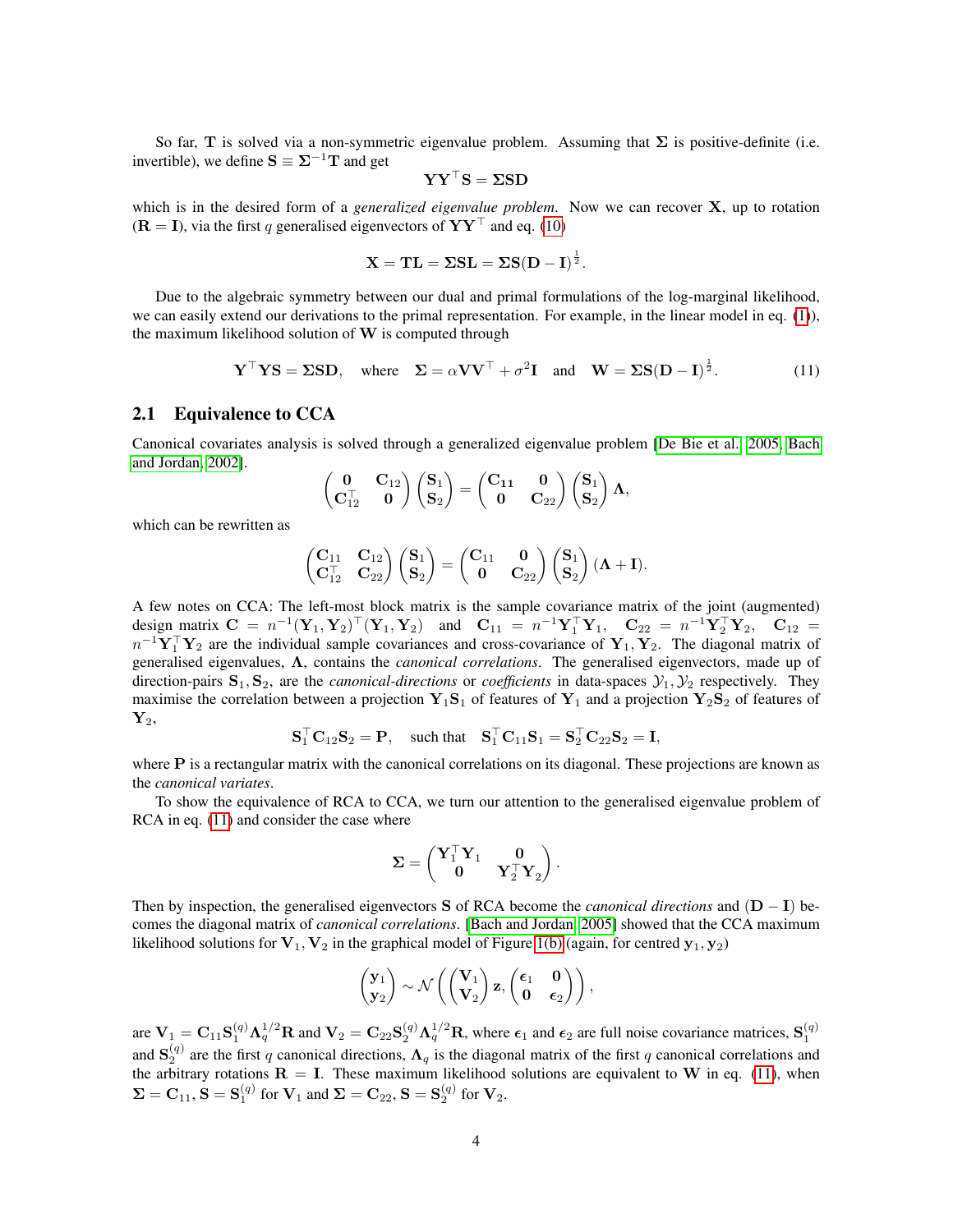<span id="page-4-1"></span><span id="page-4-0"></span>

Figure 1: [\(a\)](#page-4-0) Graphical model of RCA.  $\bf{Z}$  partially explains the variation in  $\bf{Y}$  through the sub-space defined in  $\bf{V}$ . The *residual* covariance is spanned by W up to some noise variance of  $\epsilon$ . [\(b\)](#page-4-1) Graphical model of PCCA. Z is latent and shared between  $Y_1$  and  $Y_2$ . The standard linear approach to estimating  $V_1, V_2$  and Z is via CCA, which turns out to be a special case of RCA (cf. section [2.1\)](#page-3-0). [\(c\)](#page-4-2) In a multi-view learning context,  $Y_1, Y_2$  have shared (Z) and private  $(X_1, X_2)$  latent components. We illustrate an iterative-RCA approach for inference in this type of model.

Similarly, we get the PCA eigenvalue equation when  $\Sigma = I$  and the PPCA solution emerges as

<span id="page-4-2"></span>
$$
\mathbf{W} = \mathbf{S}(\mathbf{D} - \mathbf{I})^{\frac{1}{2}} = \mathbf{U}_q (\boldsymbol{\Lambda}_q - \mathbf{I})^{\frac{1}{2}}.
$$

We notice a subtle difference from the PPCA formulation here. Whereas PPCA explicitly subtracts the noise variance from the q retained principal eigenvalues, RCA already incorporates any noise terms in Σ and *standardises* them while projecting the total covariance onto the eigenbasis of  $\Sigma$ , see eq. [\(4\)](#page-2-0).

From the RCA perspective, CCA can be seen as setting  $\Sigma$  to be block diagonal, with each block containing the sample covariance matrix associated with the data. The residual components then represent the variance which isn't explained by those two sample covariances: i.e. the correlation between the two data sets. Residual components analysis is much general than this though, by alternative choices for  $\Sigma$  we can explore other residual components. To demonstrate this we now consider two case study data sets. The first is a gene expression experiment containing treatment and control, our objective will be to explore the differences between treatment and control. The second is a data set of human pose and silhouette [\[Agarwal and Triggs, 2006\]](#page-8-7). Our objective is to predict the pose given the silhouette and we find a set of components which we can project the data on to achieve this.

#### 3 Case Study 1: Differences in Gene Expression Profiles

A common data analysis challenge is to summarize the difference between treatment and control. To illustrate how RCA can help, we consider two gene expression time series of cell lines. The treatment cells are targeted by TP63 introduced into the nucleus by tamoxifen. The control cells are simply subject to tamoxifen alone. The data used for this case study come from [\[Della Gatta et al., 2008\]](#page-8-8)<sup>[3](#page-4-3)</sup>. The treatment group  $(Y_1)$  contains  $n_1 = 13$  time points of  $d = 22,690$  gene expression measurements, whilst the control group (Y<sub>2</sub>) contains only  $n_2 = 7$  time points. This complexity of data (with different numbers of time points and non-uniform sampling) is typical of many bio-medical data sets. The challenge is to represent the differences between the gene expression profiles for these two data sets. Canonical correlates analysis could be applied but this would represent the similarities between the data not the differences. Our approach is as follows. First we assume that both time series are identical, that would imply that they could be modeled (for example) by a Gaussian process with a temporal covariance function,

$$
\begin{pmatrix} \mathbf{y}_1 \\ \mathbf{y}_2 \end{pmatrix} \sim \mathcal{N}(\mathbf{0}, \mathbf{K})
$$

<span id="page-4-3"></span><sup>&</sup>lt;sup>3</sup>Data is available on the Gene Expression Omnibus (GEO) database, under accession number GSE10562.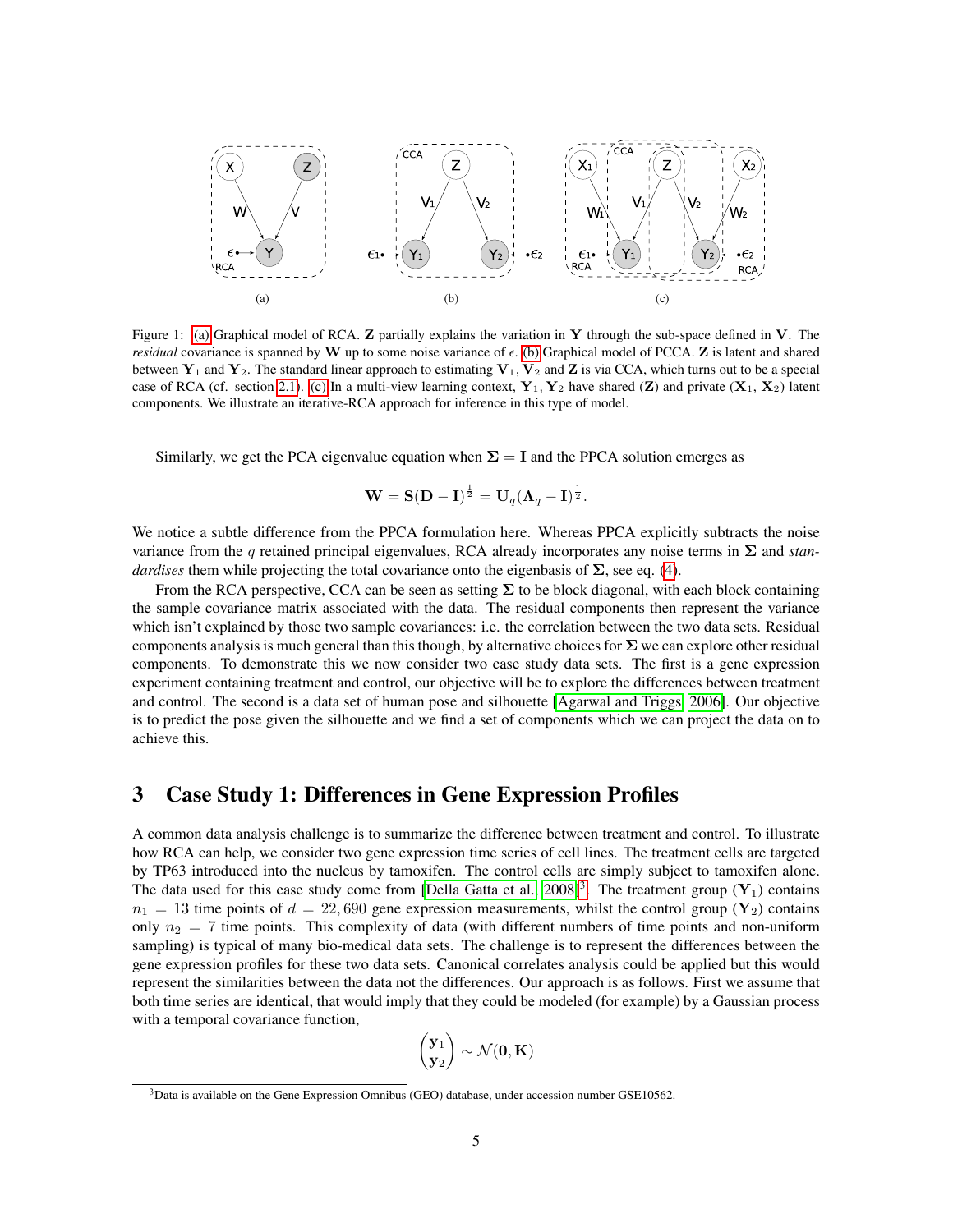<span id="page-5-0"></span>

Figure 2: [\(a\)](#page-5-0) An RBF covariance computed on the augmented time-input vector for the microarray experiment. The covariance is computed across the times for the control and the treatment.  $\mathbf{t} = (0:20:240,0,20,40,60,120,180,240)$ , with bandwidth parameter  $\ell = 20$  and noise variance  $\sigma_n^2 = 10^{-4}$ . [\(b\)](#page-5-1) ROC comparison against BATS, see also [Kalaitzis and](#page-8-9) [Lawrence](#page-8-9) [\[2011\]](#page-8-9) for details on an alternative approach based on Gaussian processes.

where the matrix of the covariance function,  $K$ , is computed as if both  $y_1$  and  $y_2$  were from the same function. Now, if we study the residual components, they will be forced to explain how the two time series are actually different. In other words we model the data through the *dual* paradigm with a covariance of the form

<span id="page-5-1"></span>
$$
\tilde{\mathbf{C}} = \mathbf{X} \mathbf{X}^\top + \mathbf{K}
$$

and solve to find the residual components X. We used a squared exponential covariance (or RBF kernel) for K whose elements were  $k(t_i, t_j) = \exp(-0.5\ell^{-2}(t_i - t_j)^2)$ . The parameters of the covariance function could be optimized, but for simplicity we set  $\ell = 20$  which provided a bandwidth roughly in line with the time point sampling intervals. We also added a small noise term along the diagonal of  $\bf{K}$  which was set to 1% of the data variance.

We project the profiles onto the eigenbasis of the first  $q$  generalised eigenvectors

$$
\mathbf{Y}' = \mathbf{S}^{(q)\top}\mathbf{Y}
$$

and obtain a score of differential expression based on the norms of their projections. The number  $q$  of retained principal eigenvectors is decided on the number of corresponding eigenvalues larger than one. Recall in PPCA (cf. page [1\)](#page-0-0) that as the assumed noise variance  $\sigma_n^2$  increases, more eigenvalues become negative and less eigenvectors are retained in the solution of W. On a similar note, RCA standardises any positive-definite noise (cf. eq. [\(4\)](#page-2-0)), so we always have to test for eigenvalues larger than 1. Here, the assumed noise variance embedded in the kernel drives the effective number of eigenvectors in the projection.

We rank the scores and compare to a noisy ground truth list of binding targets of TP63<sup>[4](#page-5-2)</sup> from [\[Della Gatta](#page-8-8) [et al., 2008\]](#page-8-8), giving the ROC performance curve in Figure [2\(b\).](#page-5-1) The baseline method that we compare against is a Bayesian hierarchical model, BATS<sup>[5](#page-5-3)</sup> [\[Angelini et al., 2007\]](#page-8-10). We notice that RCA outperforms BATS in terms the area under the ROC curve.

## 4 Case Study 2: Iterative RCA for Prediction of Pose from Silhouette

Probabilistic canonical correlates analysis explains two related data sets by assuming a full covariance block diagonal form and low rank off diagonal terms. Ek *et al.*[Ek et al.](#page-8-11) [\[2008\]](#page-8-11) introduced a model with both a shared

<span id="page-5-2"></span><sup>&</sup>lt;sup>4</sup>A gene with a high number of binding sites for TP63 is a strong candidate for being one of its direct targets (i.e. associated with TP63 related diseases). The ranking list of direct targets is available at [genome.cshlp.org/content/suppl/2008/05/05/gr.]( genome.cshlp.org/content/suppl/2008/05/05/gr.073601.107.DC1/DellaGatta_SupTable1 .xls) [073601.107.DC1/DellaGatta\\_SupTable1.xls]( genome.cshlp.org/content/suppl/2008/05/05/gr.073601.107.DC1/DellaGatta_SupTable1 .xls)

<span id="page-5-3"></span><sup>&</sup>lt;sup>5</sup>The software of Bayesian Analysis for Time Series is available at [http://www.na.iac.cnr.it/bats/index\\_file/](http://www.na.iac.cnr.it/bats/index_file/download.htm) [download.htm](http://www.na.iac.cnr.it/bats/index_file/download.htm).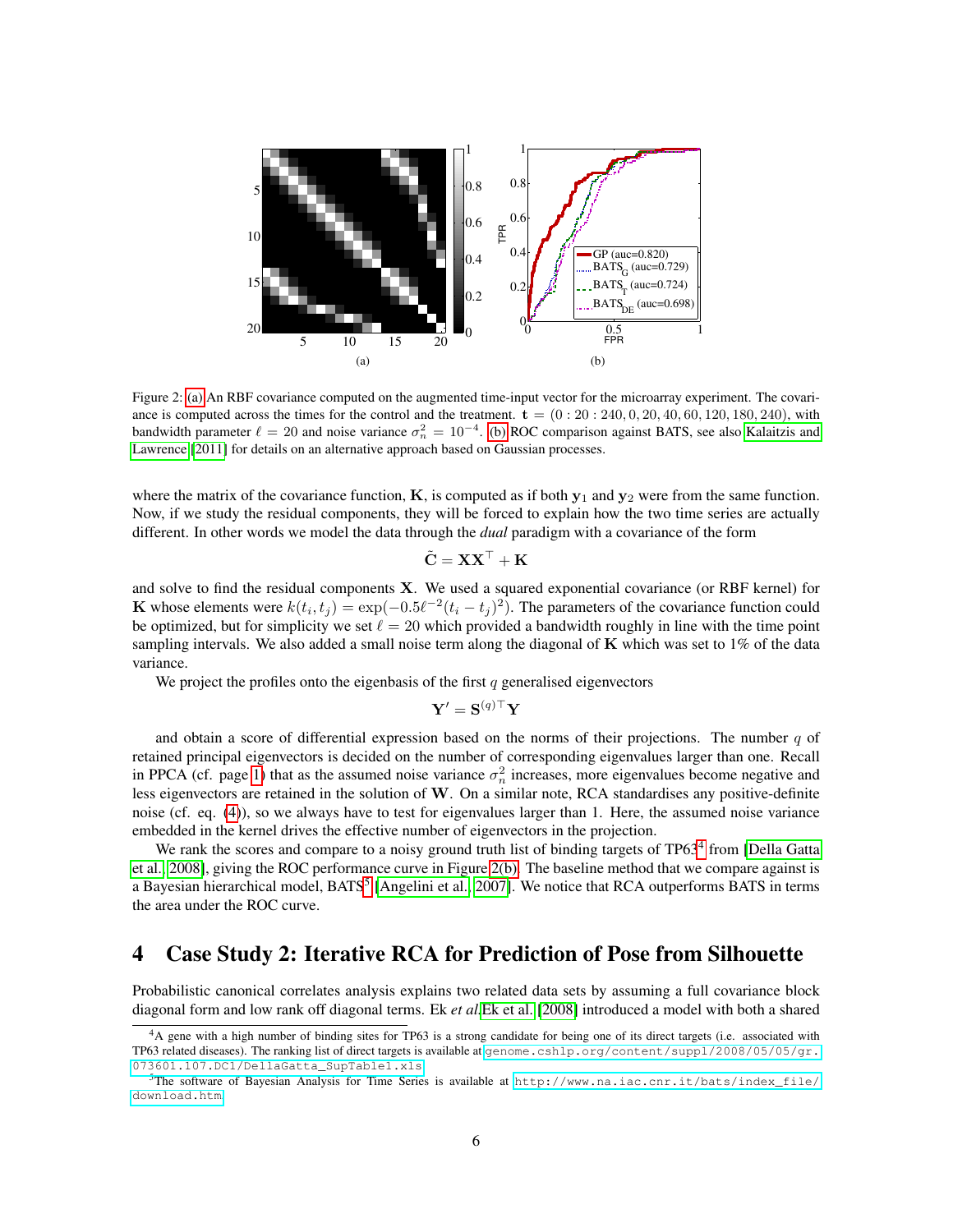latent space and private latent spaces for explaining data specifically associated with the two data sets. The graphical model is shown in Figure [1\(c\).](#page-4-2) Each partition of the data space,  $Y_1$  and  $Y_2$  has its own associated latent space,  $X_1$  and  $X_2$  as well as a shared latent space, Z which corresponds to the standard shared latent space found in CCA. The advantage to a model of this structure is that if the variance that is particular to each partition of the data is low dimensional, this will be recovered. The partitions of the data are therefore modeled as

$$
\mathbf{Y}_1 = \mathbf{X}_1 \mathbf{W}_1^\top + \mathbf{Z} \mathbf{V}_1^\top + \epsilon_1
$$
, where  $\epsilon_1 \sim \mathcal{N}(\mathbf{0}, \sigma_1^2 \mathbf{I})$ 

and

$$
\mathbf{Y}_2 = \mathbf{X}_2 \mathbf{W}_2^{\top} + \mathbf{Z} \mathbf{V}_2^{\top} + \epsilon_2 \quad \text{where} \quad \epsilon_2 \sim \mathcal{N}(\mathbf{0}, \sigma_2^2 \mathbf{I}).
$$

Each set of latent variables can be marginalized through an isotropic Gaussian prior,  $z \sim \mathcal{N}(0, 1)$ , leading to a covariance structure for the concatenated data set of the following form

$$
\tilde{\mathbf{C}} = \begin{pmatrix} \mathbf{W}_1 \mathbf{W}_1^\top & \mathbf{0} \\ \mathbf{0} & \mathbf{W}_2 \mathbf{W}_2^\top \end{pmatrix} + \begin{pmatrix} \mathbf{V}_1 \mathbf{V}_1^\top & \mathbf{V}_1 \mathbf{V}_2^\top \\ \mathbf{V}_2 \mathbf{V}_1^\top & \mathbf{V}_2 \mathbf{V}_2^\top \end{pmatrix} + \begin{pmatrix} \sigma_1^2 \mathbf{I} & \mathbf{0} \\ \mathbf{0} & \sigma_2^2 \mathbf{I} \end{pmatrix}.
$$

Setting

$$
\boldsymbol{\Sigma} = \begin{pmatrix} \mathbf{W}_1 \mathbf{W}_1^\top & \mathbf{0} \\ \mathbf{0} & \mathbf{W}_2 \mathbf{W}_2^\top \end{pmatrix} + \begin{pmatrix} \sigma_1^2 \mathbf{I} & \mathbf{0} \\ \mathbf{0} & \sigma_2^2 \mathbf{I} \end{pmatrix}
$$

allows  $V_1$  and  $V_2$  to be optimized using the RCA algorithm. To optimize  $W_1$  and  $W_2$  we note that the marginal covariance for  $Y_1$  is  $\tilde{C}_{11} = \tilde{W}_1 W_1^{\top} + V_1 V_1^{\top} + \sigma_1^2 I$ , so  $W_1$  can be optimized by RCA using  $\Sigma = V_1 V_1^\top + \sigma_1^2 I$ . A similar optimization can be done for  $W_2$ .

The data we consider come from Agarwal and Triggs [\[Agarwal and Triggs, 2006\]](#page-8-7). They produced a set of 3D human poses and associated silhouettes. The silhouettes are summarized by a  $d_2 = 100$  dimensional vector of HoG features in matrix  $Y_2 \in \mathbb{R}^{n \times d_2}$ . There are  $n = 1,927$  frames. There are 21 points in each pose representation each containing x, y, z coordinates leading to  $d_2 = 63$  for  $Y_1 \in \Re^{n \times d_1}$ . The data is generated by the Poser computer software, therefore it is "noise free". To better reflect real world scenarios we added a small amount of Gaussian noise to each feature.

One issue with this iterative RCA algorithm is that 3 latent dimensionalities need to be chosen. However, similar to probabilistic PCA, if the noise values,  $\sigma_1^2$  and  $\sigma_2^2$  are fixed, the latent dimensionality will be determined automatically. We therefore set the noise variances to a proportion,  $\alpha$ , of the data variance. We used this fraction to control the dimensionality, varying it between 0 and 1. This gave us only one parameter in the model to vary. The algorithm converges when the log-marginal likelihood between two iterations differs no more than a small constant. The prediction of pose from silhouette can be computed through  $p(Y_1|Y_2)$ . The mean of this density

#### Algorithm 1 Iterative RCA

 $\mathbf{C} \leftarrow n^{-1} \mathbf{Y}^{\top} \mathbf{Y}, \quad \mathbf{C}_{11} \leftarrow n^{-1} \mathbf{Y}_1^{\top} \mathbf{Y}_1, \quad \mathbf{C}_{22} \leftarrow n^{-1} \mathbf{Y}_2^{\top} \mathbf{Y}_2$ Initialize  $\alpha \in [0, 1]$ ,  $\sigma_1^2 \leftarrow \frac{\alpha}{d_1} \operatorname{tr}(\mathbf{C}_{11}), \sigma_2^2 \leftarrow \frac{\alpha}{d_2} \operatorname{tr}(\mathbf{C}_{22}), \quad (\mathbf{W}_1, \mathbf{W}_2, \mathbf{V}_1, \mathbf{V}_2) \leftarrow \mathbf{0}$ repeat Compute  $\tilde{\mathbf{W}}_1$  by  $\mathbf{C}_{11}\tilde{\mathbf{W}}_1 = (\mathbf{V}_1\mathbf{V}_1^\top + \sigma_1^2\mathbf{I})\tilde{\mathbf{W}}_1\mathbf{\Lambda}_1$  $\mathbf{W}_1 \leftarrow \begin{array}{c} (\mathbf{V}_1 \mathbf{V}_1^{\top} + \sigma_1^2 \mathbf{I}) \tilde{\mathbf{W}}_1^{(q)} (\mathbf{\Lambda}_1^{(q)} - \mathbf{I})^{\frac{1}{2}} \ \mathbf{Compute} \quad \tilde{\mathbf{W}}_2 \quad \text{by} \quad \mathbf{C}_{22} \tilde{\mathbf{W}}_2 = (\mathbf{V}_2 \mathbf{V}_2^{\top} + \sigma_2^2 \mathbf{I}) \tilde{\mathbf{W}}_2 \mathbf{\Lambda}_2 \end{array}$  $\mathbf{W}_2 \quad \leftarrow \quad (\mathbf{V}_2\mathbf{V}_2^\top + \sigma_2^2\mathbf{I}) \tilde{\mathbf{W}}_2^{(q)} (\mathbf{\Lambda}_2^{(q)} - \mathbf{I})^{\frac{1}{2}}$  $\boldsymbol{\Sigma} \quad \leftarrow \quad \begin{pmatrix} \mathbf{W}_1 \mathbf{W}_1^\top + \sigma_1^2 \mathbf{I} & \mathbf{0} \ \mathbf{0} & \mathbf{W}_1 \mathbf{W}_1^\top \end{pmatrix}$  $\mathbf{0} \qquad \qquad \mathbf{W}_2 \mathbf{W}_2^\top + \sigma_2^2 \mathbf{I}$ ), compute  $\tilde{V}$  by  $C\tilde{V} = \Sigma \tilde{V} \Lambda$  $\begin{array}{rclcl} \mathbf{V} & \leftarrow & \mathbf{\Sigma} \tilde{\mathbf{V}}^{(q)} (\mathbf{\Lambda}^{(q)} - \mathbf{I})^{\frac{1}{2}}, & \mathbf{V}_1 & \leftarrow & \mathbf{V}_{1:d_1,:}, & \mathbf{V}_2 & \leftarrow & \mathbf{V}_{(d_1+1):(d_1+d_2),:} \end{array}$ until the log-marginal likelihood converges

is given by

$$
\mathbf{y}_1^* = \mathbf{V}_1 \mathbf{V}_2^\top (\mathbf{W}_2 \mathbf{W}_2^\top + \sigma_2^2)^{-1} \mathbf{y}_2 + \boldsymbol{\mu}_1,
$$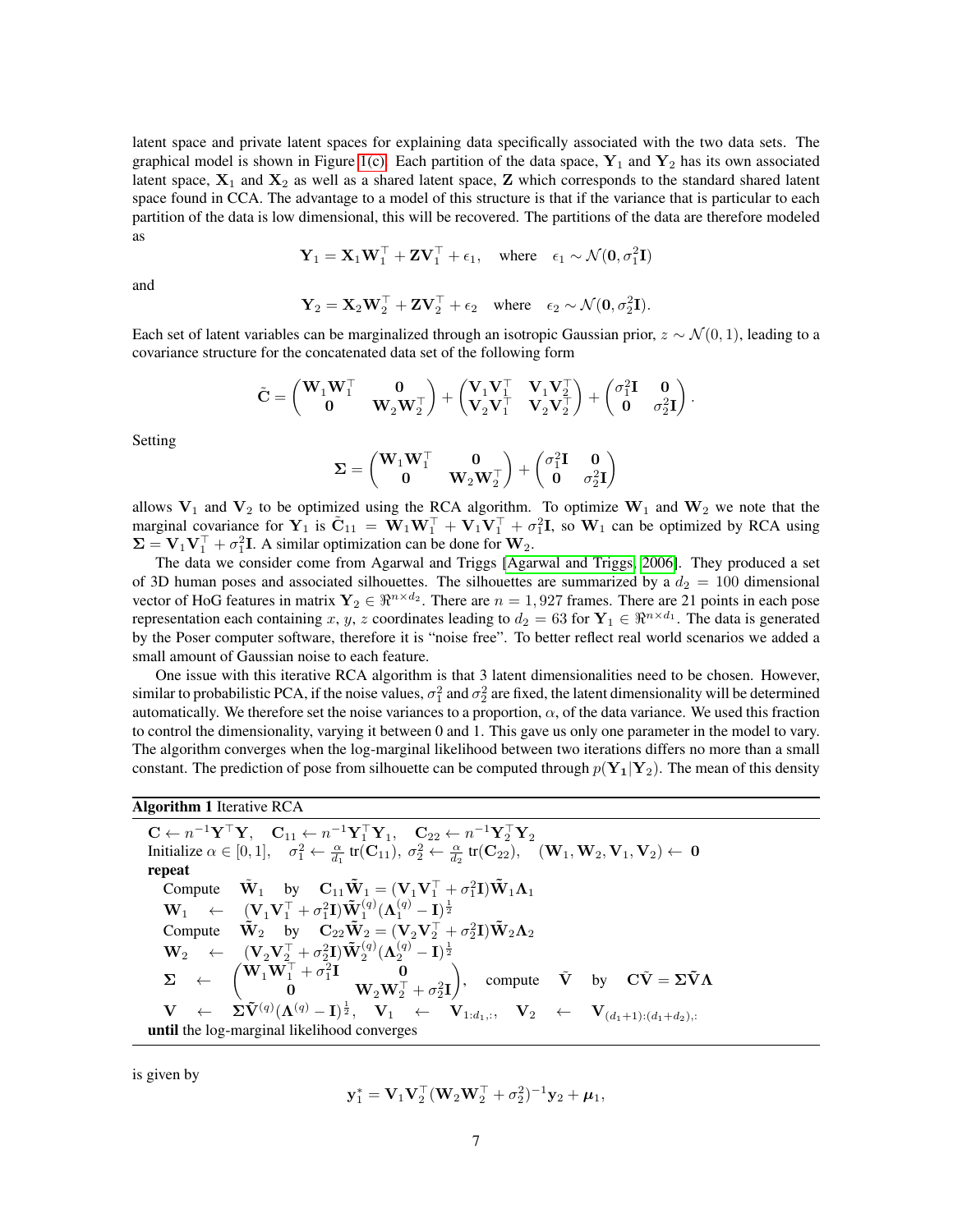<span id="page-7-0"></span>

<span id="page-7-2"></span>Figure 3: Comparison of iterative RCA for a shared latent space with standard CCA and a linear regression model. [\(a\)](#page-7-0) Iterative RCA against standard probabilistic CCA with root mean square errors for reconstruction of the pose. The figure shows the error for varying q (i.e. the latent dimensionality) in PCCA and varying  $\alpha$  (i.e. the proportion of explained variance) in RCA. Linear regression also yields an RMS = 3.2098. [\(b\)](#page-7-1) Latent dimensionalities on convergence, of  $X_1, X_2$ and **Z** (cf. Figure [1\(c\)\)](#page-4-2), for varying  $\alpha$ . [\(c\)](#page-7-2) Shows the silhouette and the pose predictions, alongside ground truth for frame #404, which was the frame in the test set with the largest error.

(c)

<span id="page-7-1"></span> $\mathbf{x}$ z  $\mathbf{x}$ z  $\mathsf{x}$ 

 $\mathsf{x}$ z

z

where  $\mu_1$  is the sample mean of  $Y_1$ . Variances can also be computed, but aren't used in our experiments.

Comparison of Iterative RCA with varying  $\alpha$ , to PCCA with varying q, yields the root mean square (RMS) errors illustrated in Figure [3\(a\).](#page-7-0) Iterative RCA outperforms standard PCCA in general with the smallest difference in performance being at  $q = 18$  for PCCA and  $\alpha = 0.3$ . The RMS error of RCA is robust for a wide range of large  $\alpha$  values. An interesting aspect of iterative RCA is the self-regularity that the algorithm imposes on the latent dimensionalities of the shared and private components, see Figure [3\(b\).](#page-7-1) As the noise increases with  $\alpha$ , the eigenvalues decay faster from  $\mathbf{Z}$  and  $\mathbf{X}_2$  than from  $\mathbf{X}_1$ . Other approaches to selecting the dimensionality of the latent spaces could also be followed, but the approach of explaining a proportion of the variance with the noise seems simple and satisfactory.

### 5 Discussion

We have introduced residual component analysis: an algorithm for describing a low dimensional representation of the residuals of a data set given partial explanation by a covariance matrix  $\Sigma$ . With imaginative application our algorithm allows for novel approaches to data analysis. We illustrated this with the characterization of the